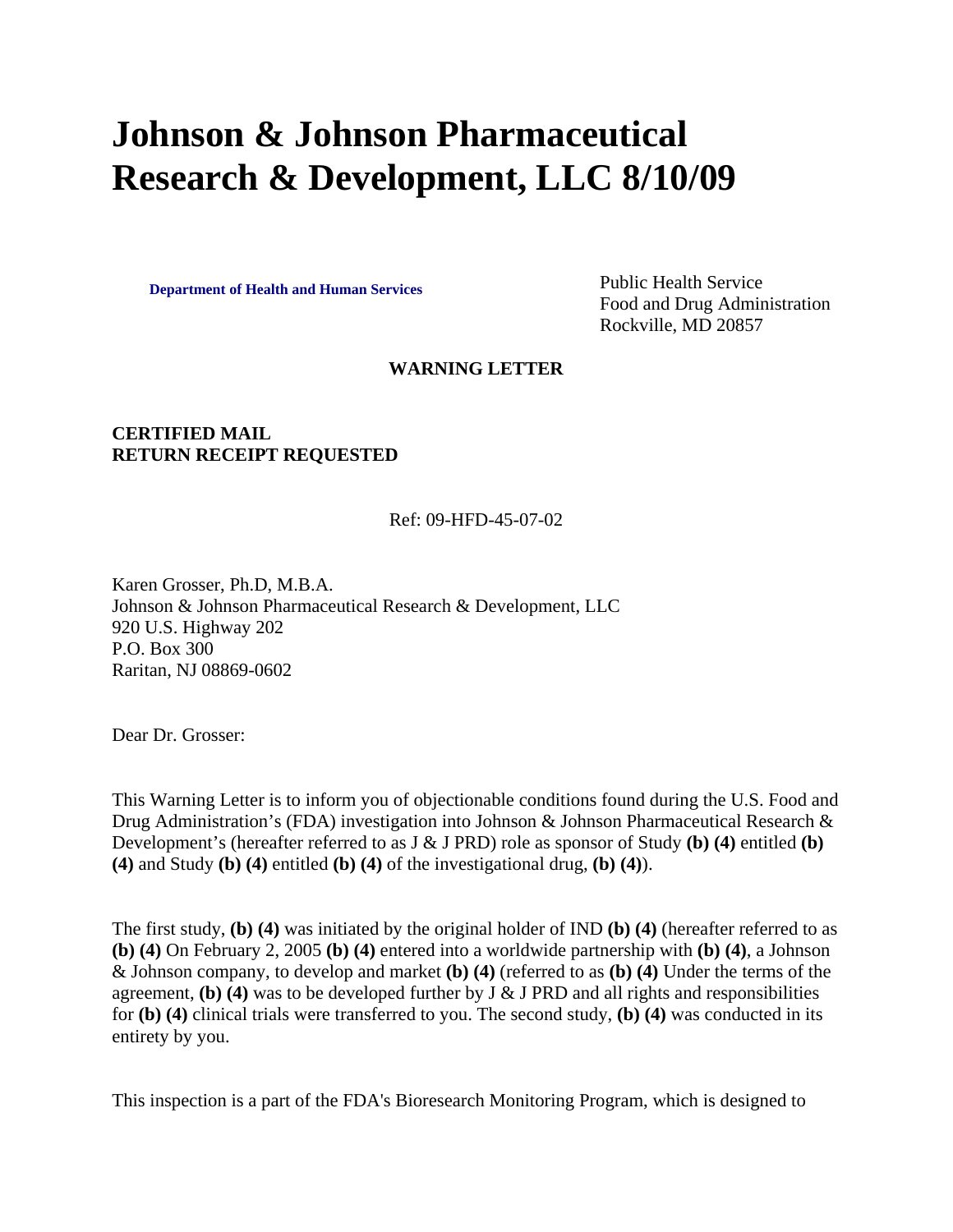evaluate the conduct of research and to ensure that the rights, safety, and welfare of the human subjects of those studies have been protected. Another objective of the program is to ensure that data submitted in support of New Drug Applications are scientifically valid and accurate.

From our review of the establishment inspection report and the documents submitted with that report, and your letter written in response to the Form FDA 483, dated June 24, 2008, and your responses dated September 2, 2008 and September 4, 2008 in response to additional information requests from the FDA, we conclude that you did not adhere to the applicable statutory requirements and FDA regulations governing the conduct of clinical investigations. We are aware that at the conclusion of the inspection, Ms. Wydner presented and discussed with you Form FDA 483, Inspectional Observations. We wish to emphasize the following:

## **1. Failure to ensure proper monitoring of the clinical investigations [21 CFR 312.50; 312.56(a)].**

FDA regulations require that sponsors ensure proper monitoring of clinical investigations. Our investigation found that  $J & J$  PRD failed to properly ensure monitoring of the studies referenced above. Although J & J PRD contracted with **(b) (4)** (hereafter referred to as **(b) (4)** to conduct monitoring visits for **(b) (4)** and **(b) (4)**, **(b) (4)** did not ensure that the clinical investigators were properly monitored to fully assess and ensure site compliance with Studies **(b) (4)** and **(b) (4)** Inadequate monitoring resulted in deficiencies in recordkeeping with respect to case histories and drug accountability by clinical investigators participating in the above-referenced studies. As sponsor of Studies **(b) (4)** and **(b) (4)** conducted under Investigational New Drug Application **(b) (4)** and submitted in NDA **(b) (4)**, you were responsible for ensuring that these studies were adequately monitored for compliance with regulatory requirements, thereby ensuring that the data supporting the NDA was of good quality, and that the rights, welfare, and safety of study subjects were adequately protected. Violations include, but were not limited to, the following:

a. Deficiencies in case histories:

i. Study monitors failed to identify that on multiple occasions, site personnel documented administration of study drug to different subjects at precisely the same time. For example:

a) For Study **(b) (4)** at Site #520, study monitors failed to identify that on multiple occasions, study coordinators documented administration of study drug to two different subjects at the same time. On April 27, 2005, you allowed enrollment of subjects at Site #520 to resume, based upon your review of the site's April 27, 2005 plan for "Outpatient Treatment Procedures." Implementation of this plan was to begin on April 27, 2005. The Outpatient Treatment Procedures plan called for only the first dose of the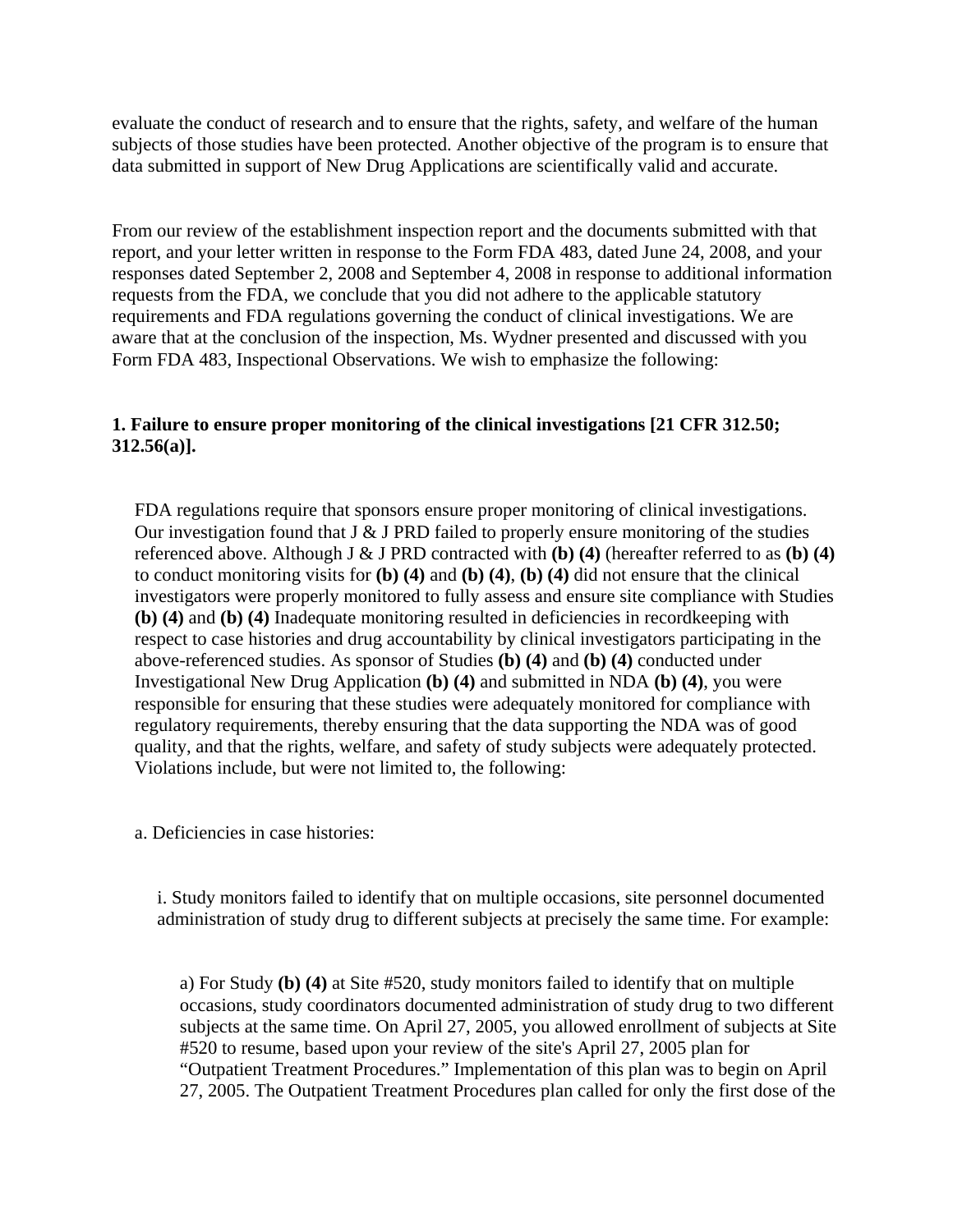study drug to be administered in the site's designated infusion center, and for the remaining doses to be administered by a study nurse or a home health nurse in the patient's home. In light of these procedures, study monitors should have identified that on multiple occasions, study coordinators documented administration of study drug to two different subjects at the same time, and should have sought an explanation for these observations.

Specifically,

i) Study Coordinator **(b) (4)** was documented as having administered study drug to the following subjects at the same time on the same date:

- (a) Subject #1266 at 09:00-10:00 and Subject #1267 at 09:00-10:00 on 7/2/05
- (b) Subject #1266 at 09:00-10:15 and Subject #1267 at 09:00-10:15 on 7/3/05
- (c) Subject #1266 at 21:00-22:00 and Subject #1267 at 21:00-22:00 on 7/5/05
- (d) Subject #1266 at 21:00-22:00 and Subject #1267 at 21:00-22:00 on 7/6/05
- (e) Subject #1266 at 09:00-10:00 and Subject #1267 at 09:00-10:15 on 7/7/05

ii) Study Coordinator **(b) (4)** was documented as having administered study drug to Subject #2273 at 10:00-11:00 and to Subject #2275 at 10:00-11:00 on 7/26/05.

We find that the response you provided in your June 24, 2008 letter to these observations was inadequate. You stated that source documents did not indicate that infusions were given in subjects' homes, and that the study coordinator at the site told you that these infusions must have been given in the office.

Given the site outpatient treatment plan and the study monitoring that was conducted for the identified subjects, study monitors should have noted that on multiple occasions, study site personnel documented administration of study drug to different subjects at precisely the same time, and should have investigated further the reason for this irregularity. Your June 24, 2008 letter provided no explanation for your failure to notice these discrepancies and to seek an explanation from site staff before FDA's investigation revealed the discrepancies.

Moreover, despite the study coordinator's statement that these infusions must have been given in the office, based on the FDA investigation conducted at the site, we have determined that subjects enrolled in the study continued to self-administer study medications at their homes beyond the time when the site's April 27, 2005 plan was to have been implemented. In addition, it would not be possible for the same study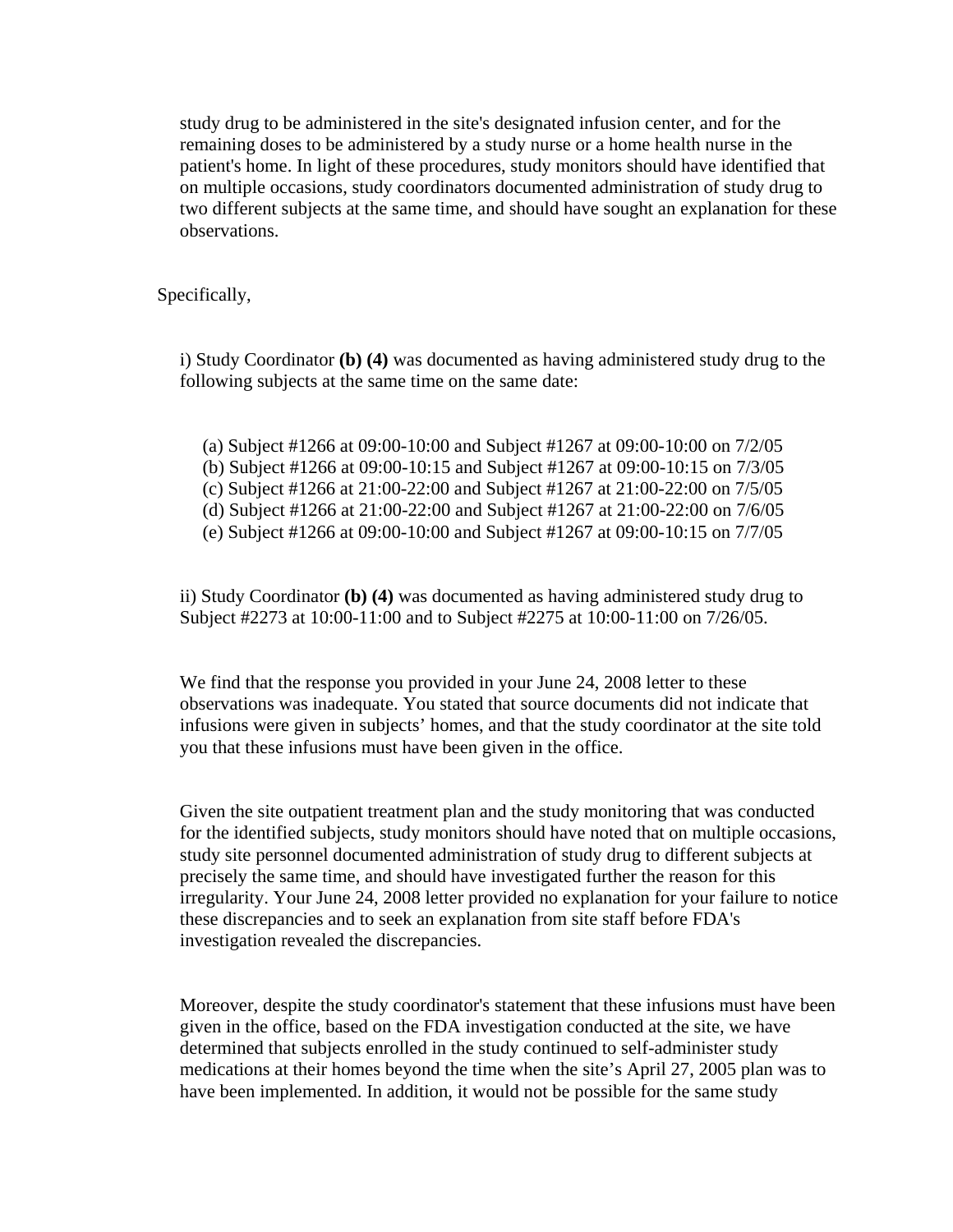coordinator to begin study infusions on more than one subject at precisely the same time even if the two subjects had been treated at the same location.

b) For Study **(b) (4)** at Site #063, study monitors failed to identify that on multiple occasions, the same study nurse, **(b) (4)** was documented in the "*Planilla de estabilidad*" as having administered study drug to different subjects at precisely the same time as follows:

i) On May 20, the study nurse **(b) (4)** is documented as having administered study drug to the following subjects at 08:00-10:00:

(a) Subject #140616 **(b) (4)** (b) Subject #140132 **(b) (4)** (c) Subject #140617 **(b) (4)** (d) Subject #140118 **(b) (4)**

ii) On May 20, the study nurse is documented as having stated placebo infusions to the following subjects at 10:00-11:00:

(a) Subject #140616 **(b) (4)**

- (b) Subject #140132 **(b) (4)**
- (c) Subject #140617 **(b) (4)**
- (d) Subject #140118 **(b) (4)**

Based on the copies of the "*Notas De Enfermeria*" that you provided for each of these subjects in your submission to the FDA dated September 2, 2008, we find that the initials included in the nursing note for each of the doses noted in the bullets  $i)(a)-(d)$ and ii)(a)-(d) above are consistent with those recorded on the "*Planilla de estabilidad*" for each subject, and with the initials **(b) (6)** for the study nurse recorded on the "Site Personnel Responsibility Log." The documents provided with your September 2, 2008 submission thus confirm the FDA's findings. Study monitors should have recognized that on multiple occasions, the same individual was documented as having administered study drug to different subjects at precisely the same time, and should have investigated further the reason for this irregularity.

ii. Source documentation verification was completed by study monitors for Subject #141050 enrolled in Study **(b) (4)** at Site #551, according to the table you provided that was labeled "Subjects 100% Source Document Verification"; however, study monitors failed to identify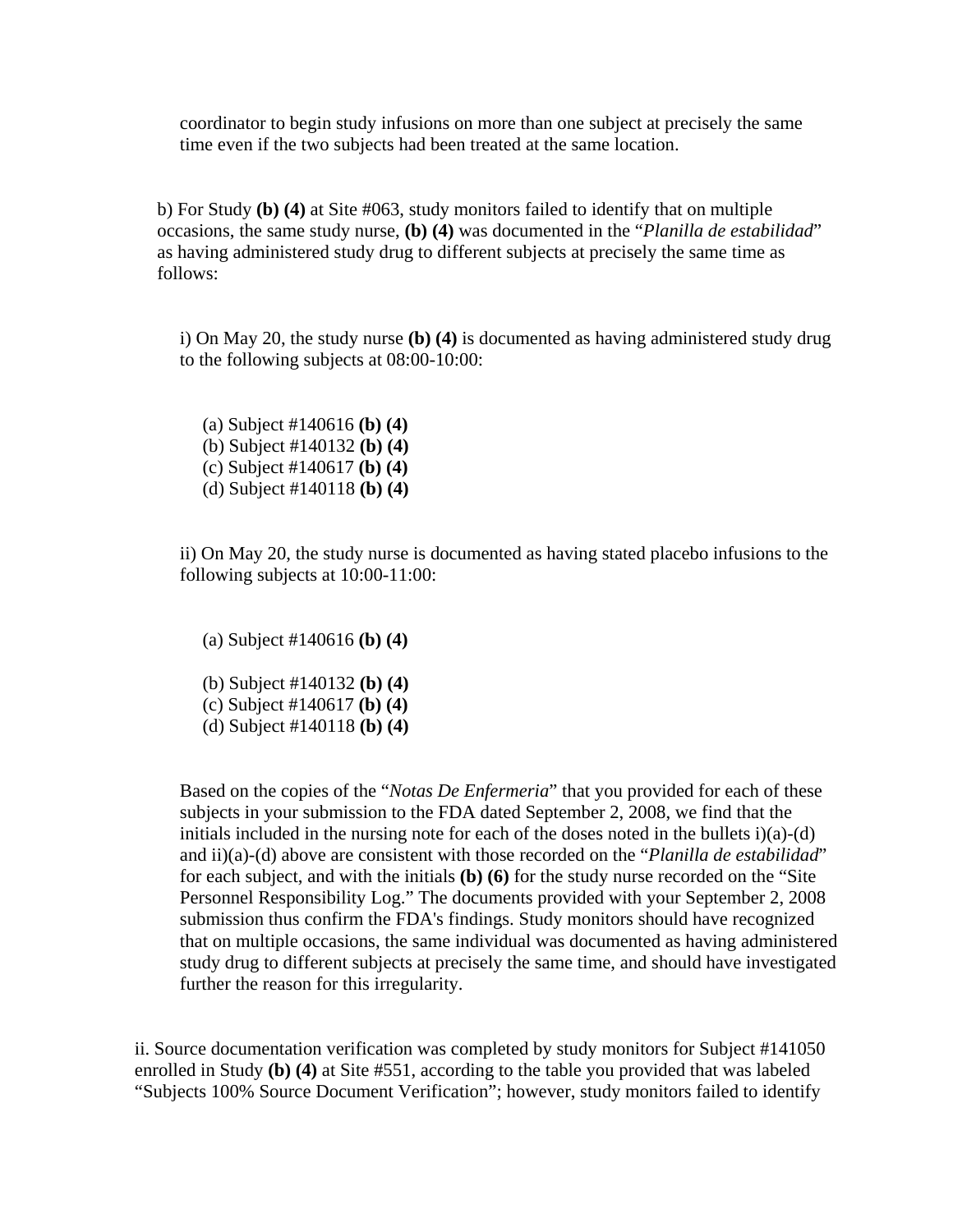that no physical examination, wound assessment, or overall clinical assessment was documented in study source documents or in the Case Report Form (CRF) for this subject's Day 8 visit, as required by the protocol. We note that you did not address this observation in your June 24, 2008 letter to the Agency.

iii. Study monitors failed to identify that for both Study **(b) (4)** and Study **(b) (4)** the times that infusions were "delivered to Nursing Unit" were not recorded. For example:

a) At Site #502, according to the **(b) (6)** worksheet, the times that reconstituted study drug was delivered to the nursing unit were "not recorded" on at least four occasions for Subject #1118. We note that you did not address this observation in your June 24, 2008 letter to the Agency.

b) At Site #508, according to the worksheet, the times that reconstituted study drug was delivered to the nursing unit were "not recorded" on at least seven occasions for Subject #140005. We note that in your June 24, 2008 letter to the Agency, you confirmed that delivery times were not documented and that study monitors failed to document these deviations.

iv. Protocol **(b) (6)** stated that reconstituted study drug infusion solutions should "be stored at room temperature (25°C) and used within 6 hours, or stored for up to 16 hours under refrigeration (5°C) and used within 3 hours after removal from the refrigerator." Because the study protocol did not outline outpatient dosing conventions, in e-mail correspondence between Site #509 and the study monitor dated October 20, 2004, the study monitor sought assurance that there was documentation to show that study medication was being maintained and stored under proper temperature conditions by patients who were to self-administer the study drug in their own homes. Although asked, the site never addressed how they would document the temperature storage conditions of the product in subjects' homes; site personnel only addressed how subject body temperatures were to be recorded. Study monitors failed to recognize that the site's response was incomplete and accepted this response as complete. Subject diaries were then created and used by the site that did not include a place to record storage temperatures of infusions that were stored in subjects' refrigerators. Therefore, storage temperatures for these infusions could not be confirmed to have complied with storage conditions specified by the protocol. The importance of maintaining proper temperature conditions in patients' homes is evidenced by page three of the " **(b) (4)**  Outpatient Study Drug Procedure," dated "25 May 2005," which stated that the "receiving site storage conditions must be confirmed upon delivery of the study medication. Clinic, investigator office and/or patient refrigerator temperatures must be recorded and the plan must specify where and by whom."

We note that in your June 24, 2008 letter to the Agency, while you contended that stability of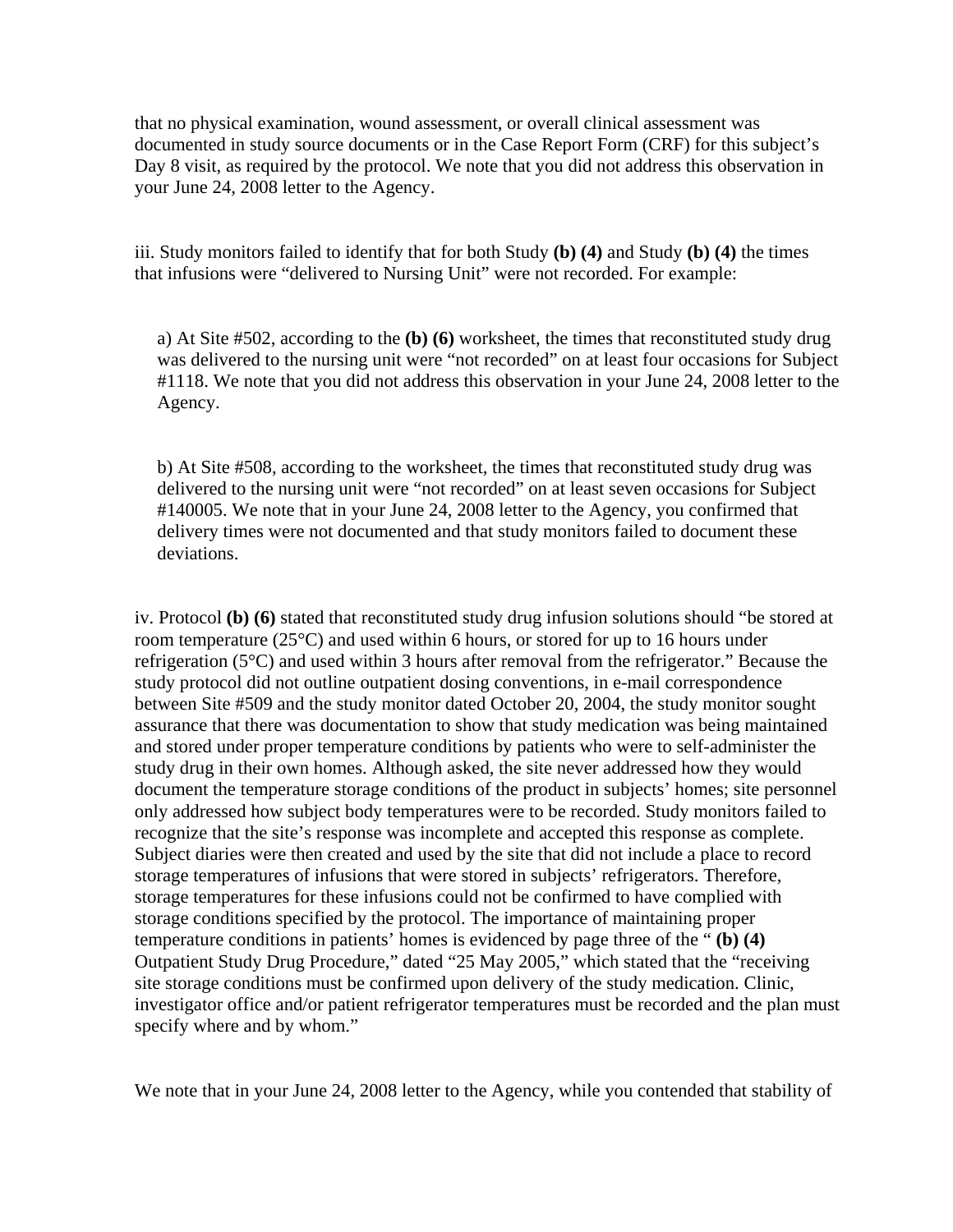the drug product was likely maintained in subjects' homes, you also confirmed that there was no documentation of study drug storage conditions in subjects' homes.

v. Drug shipments from **(b) (4)** contained "Refrigerated Shipment Inspection Instructions" that included instructions to fill out readings from a temperature-recording device on the bottom of the Packing List and to return this device to **(b) (4)** if the device screen had a "bell" showing (potentially signifying shipment did not maintain appropriate conditions for some reason). If no bell was seen, the shipment maintained appropriate temperatures and the contents could be used. An April 4, 2005 Packing List for Order #1000739 shipped to Site #520 for Study **(b) (4)** was identified for which temperatures were recorded as being out of range on the bottom of the sheet; however, no documentation was present for the return of the temperature-recording device or for follow-up to the site regarding the acceptability of use of the kits contained in this shipment. Source documents demonstrated that drug from kits contained in this shipment were dispensed and administered to study subjects between April and June 2005. The Unblinded Monitoring Visit Report (dated May 25, 2005) encompassing monitoring of Site #520 for the time frame when this shipment was received failed to document the out-of-range temperature readings or appropriate follow-up instructions to the site regarding usage of the kits in this shipment.

In your response letter dated June 24, 2008, you stated that an additional stability study, completed after the drugs from this kit were dispensed to study subjects and after the May 25, 2005 Unblinded Monitoring Visit Report, supported "temperature excursions up to maximum 25°C are allowed for up to maximum 2 days." However, FDA notes that this stability study was conducted subsequent to shipment of referenced Order #1000739; therefore, based on documentation available at the time, study monitors conducting the Unblinded Monitoring Visit should have recognized that drug kits from Order #1000739 should not have been administered to subjects.

vi. For Study **(b) (4)** at Site #146, "IV stability" worksheets were missing for all 39 subjects enrolled, and corrective actions by study monitors were inadequate to correct this deficiency throughout the study. According to the Work Order for this study, unblinded monitoring visits by **(b) (4)** were to occur every 10 weeks.

FDA notes that in your response dated June 24, 2008 you state that the issue was recorded in the unblinded monitoring visit reports dated 27 January 2006 and 25 September 2006, along with documentation that the monitor requested completion of these worksheets, and that the site generate a Memo to File thatdocumented the IV temperature stability conditions for previously enrolled subjects. However, the issue should have been addressed again prior to the 25 September 2006 unblinded monitoring visit. The Memo to File that was finally written on 16 November 2006, after completion of subject enrollment at the site, stated only that "i.v. stability has been maintained according to the IV label, which states start/finish time and the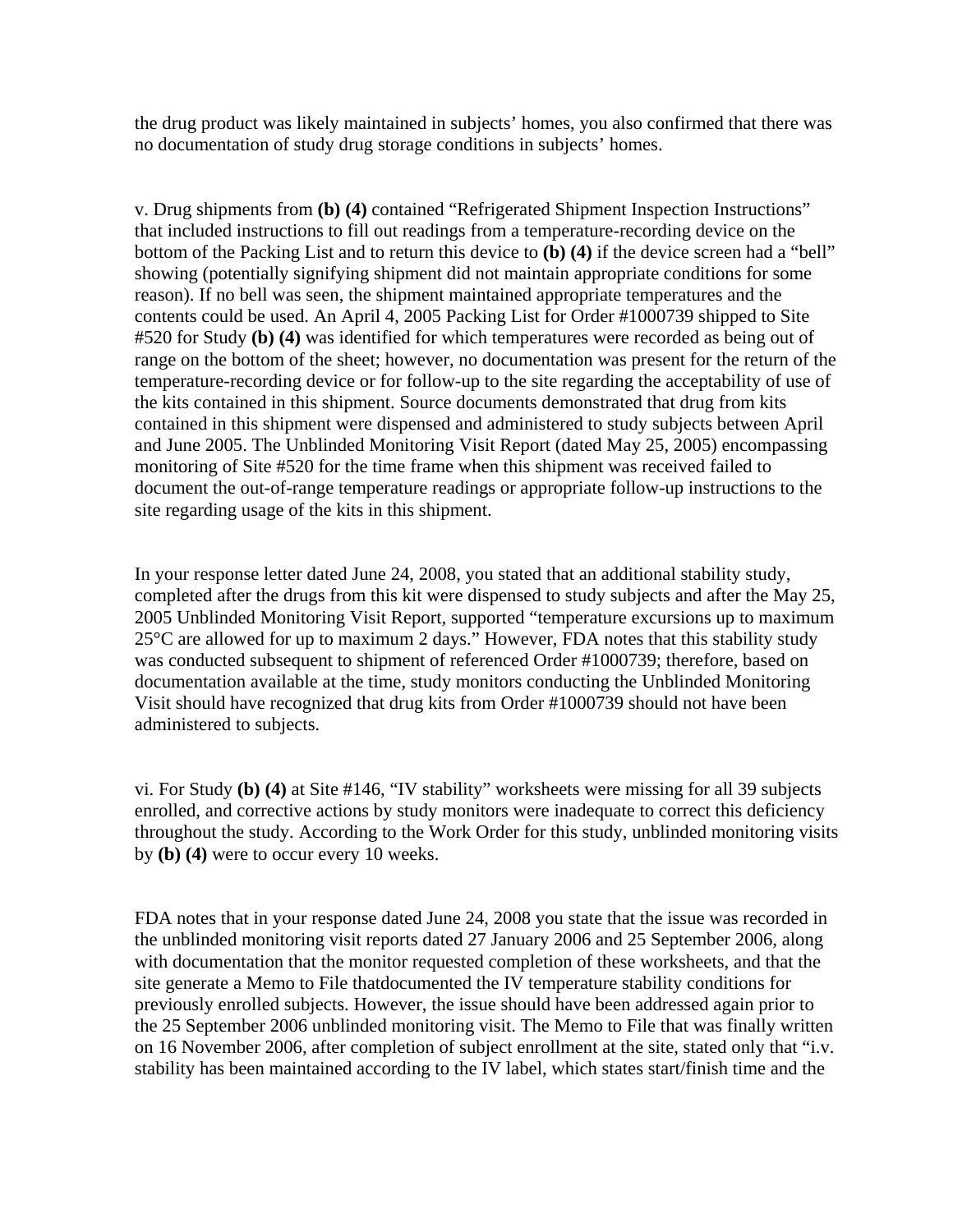expiry time of the infusion, patient number." This statement does not provide sufficient detail to ensure that temperature stability conditions for the drug were maintained adequately.

vii. For Study **(b) (4)** at Site #520, study monitors failed to identify discrepancies in the time of delivery of study drug to nursing unit as recorded on **(b) (4)** worksheets, and the time of administration of the study drug as recorded on "Administration of Study Medication" worksheets for multiple subjects. For example:

a) For Subject #1187, source documents indicate:

i) on 3/1/05, study drug was delivered at 19:05; study drug administration time is documented as 18:00-19:00 ii) on 3/2/05, study drug was delivered at 19:10; study drug administration time is documented as 18:00-19:00 iii) on 3/11/05, study drug was delivered at 18:05; study drug administration time is documented as 18:00-19:00 iv) on 3/12/05, study drug was delivered at 18:40; study drug administration time is documented as 18:00-19:00.

b) For Subject #1195, source documents indicate:

i) on 4/14/05, study drug was delivered at 09:00; study drug administration is documented as 08:05-09:05

c) For Subject #2671, source documents indicate:

i) on 5/11/05, study drug was delivered at 10:00; study drug administration is documented as 09:30-10:30 ii) on 5/12/05, study drug was delivered at 09:55; study drug administration is documented as 09:30-10:30 iii) on 5/13/05, study drug was delivered at 09:50; study drug administration is documented as 09:30-10:30

We note that in your June 24, 2008 letter to the Agency, you state that differences in times occurred due to the site recording anticipated times of administration rather than actual times of administration, and you acknowledge that study monitors failed to identify these discrepancies in source documents.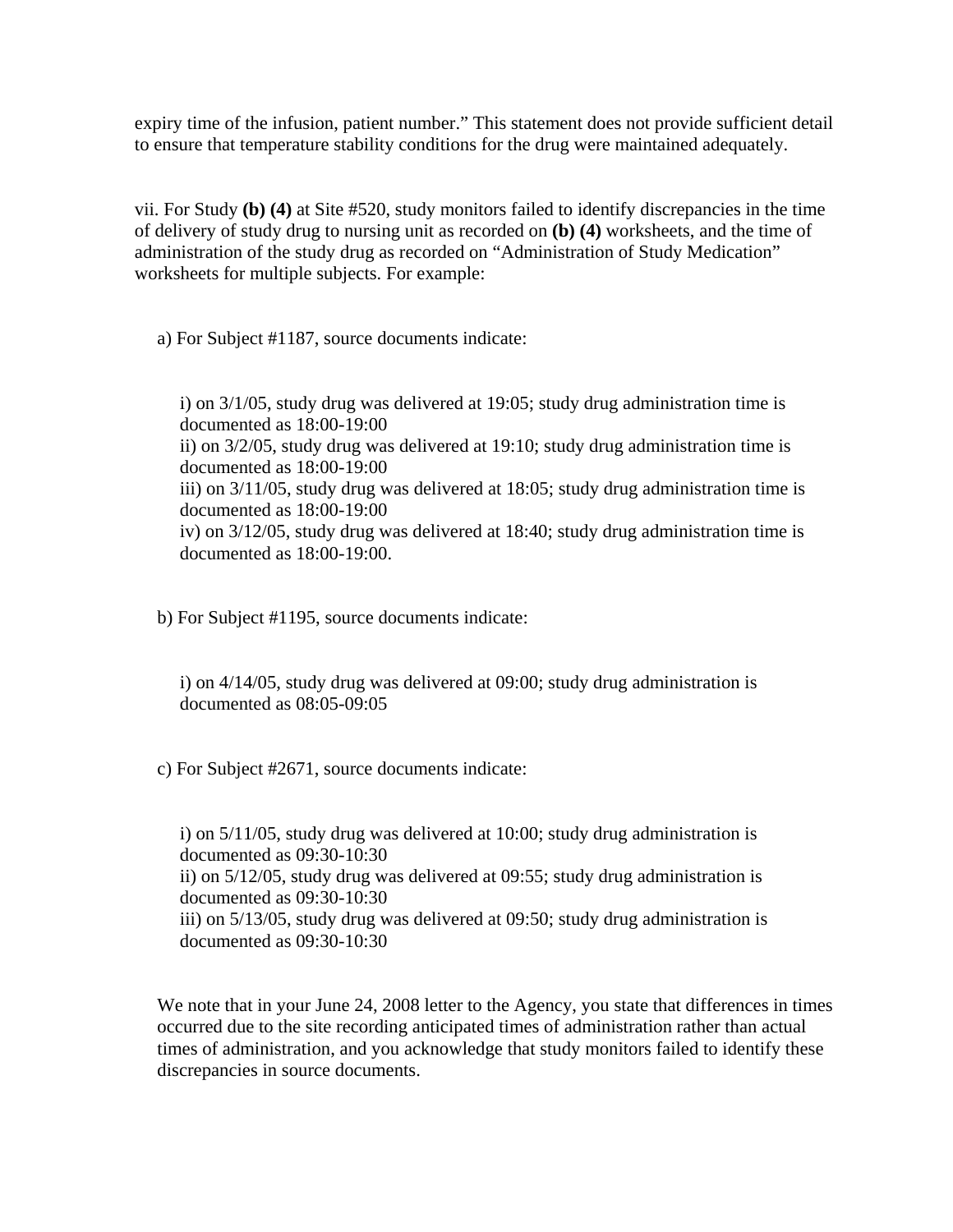viii. For Study **(b) (4)** and **(b) (4)** study monitors failed to identify discrepancies in study records related to observations and data pertinent to the investigation. For example:

For Study **(b) (4)** at Site #520, source documents and study documents contain conflicting information related to wound dimensions, debridement of wounds, and signs and symptoms of infection for multiple subjects, which were not identified by the monitors. For example:

a) Subject #1010 was enrolled in the study with Wound #2 documented as the qualifying study wound for study enrollment, according to a source document for the baseline visit. In the sub-investigator's "Outpatient Wound Care Progress Note" for 3/22/05, the dimensions of the wound were documented as 10mm x 4mm; also documented was that the wound was too sensitive for debridement. However, a wound care source document dated 3/23/05 documented that the study wound had been debrided on 3/22/05, and that the wound dimensions were 25mm x 30mm. We also note that page 2 of 4 of the source document for the "Test of Cure, Clinical Assessment" dated 3/23/05 was initialed and dated 3/5/05 by the sub-investigator, a date which is 18 days prior to the date that this source document records the visit to have occurred.

b) For Subject #1186, the sub-investigator's progress note for 3/7/05 stated that the wound dimensions were 21mm x 25mm. Study source document worksheets for the 3/7/05 visit originally documented wound dimensions of 17mm x 15mm, but on 4/18/05 dimensions were lined through and revised to 21mm x 25mm. As this source document also stated that "wound assessment done per MD + reported to CRC," it is unclear why originally recorded dimensions were inconsistent with those documented in the sub-investigator's progress note. Similarly: 1) the sub-investigator's progress note for 3/14/2005 stated the wound dimensions were 23mm x 29mm, but the source document for the same day originally documented wound dimensions of 15mm x 10mm; then on 4/18/05, dimensions recorded on the source document were lined through and revised to 23mm x 29mm; and 2) the sub-investigator's progress note for 3/21/2005 stated the wound dimensions were 14mm x 23mm, but page 2 of 4 of the source document for the same day originally documented wound dimensions of 8mm x 6mm. On 4/18/04, the dimensions appearing on the source document were lined through and revised to 14mm x 23mm. On the corresponding CRF page for the 4/18/05 visit, the wound dimensions, however, were still documented as 8mm x 6mm. In addition, the subinvestigator's progress note for the 3/14/07 documents "much less inflammation and little drainage," but the source document for this visit date documents drainage or discharge as absent and erythema as absent.

c) For Subject #2274, the source document for the End of Treatment visit, dated 7-26-05, documented wound dimensions of 13mm x 20mm and a wound assessment of "absentreddness [sic], pain, edema, heat, flutuance [sic], funct impair, drainage," but on another page of the same source document dimensions were listed as 1mm x 0mm, drainage or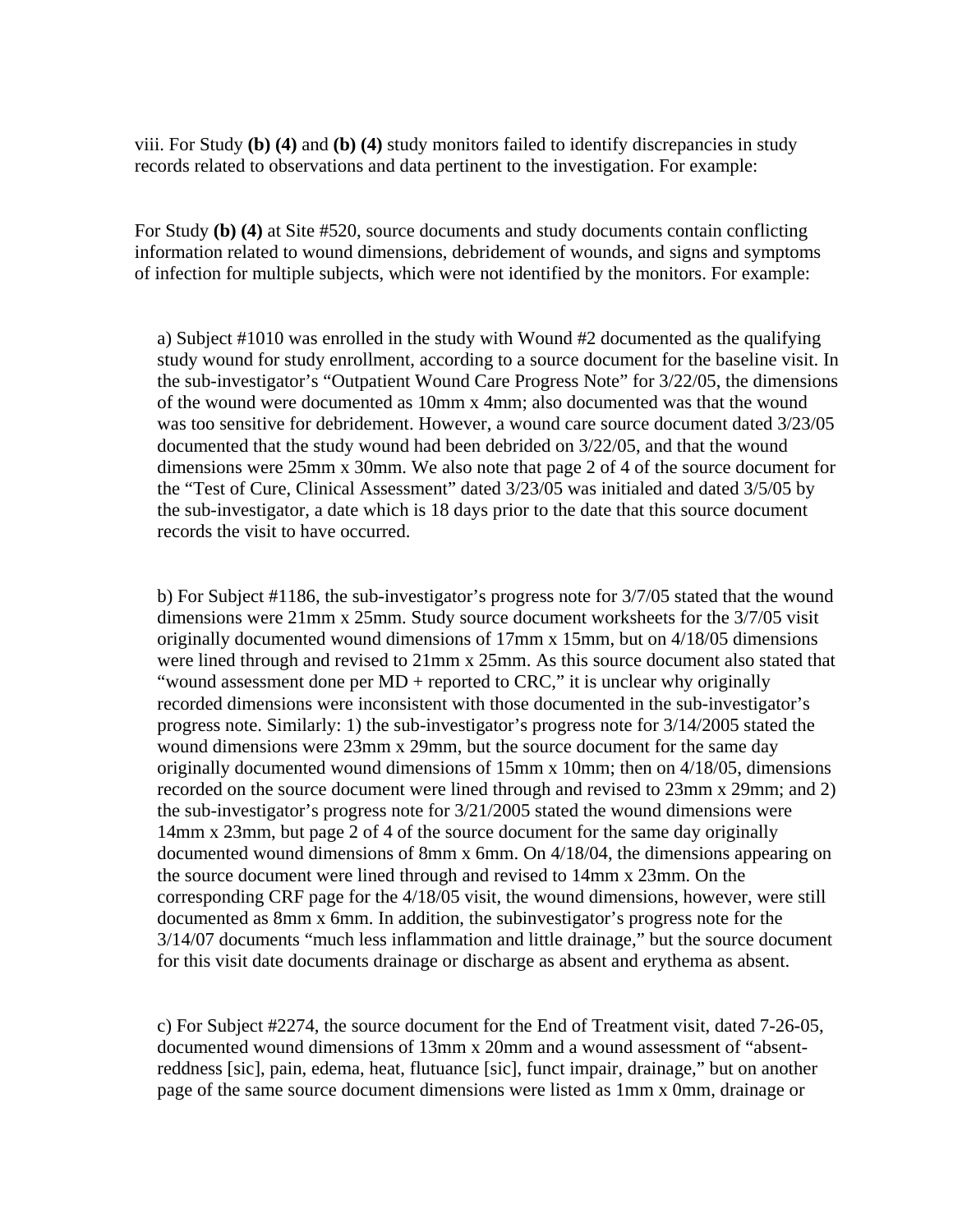discharge was checked as improved, and pain or tenderness to palpation was checked as unchanged. The corresponding CRF page for the End of Therapy visit documents wound dimensions as 80mm x 95mm.

We note that in your June 24, 2008 letter to the Agency, you acknowledge that study monitors failed to identify these discrepancies in source documents.

b. Deficiencies in drug accountability:

For Study **(b) (4)** at Site #551, study documents contained conflicting information regarding accountability of the drug. When **(b) (4)** and Drug Accountability Form source document worksheets were compared, it appears that on multiple occasions, the same kit vial was recorded as having been given to more than one subject, and/or on more than one occasion to the same subject, or the recorded kit vial information was incomplete. Examples include, but are not limited to:

| $(b)$ (4) Worksheet<br>(Kit-Vial)<br>(Date)<br>(Subject#) | <b>Drug Accountability Form Worksheet</b><br>(Kit-Vial)<br>(Date)<br>(Subject#) |
|-----------------------------------------------------------|---------------------------------------------------------------------------------|
| 21148-8                                                   | 21148-8                                                                         |
| $1-Aug-06$                                                | 30-Jul-06                                                                       |
| #141059                                                   | #141052                                                                         |
| 21148-1                                                   | 21148-1                                                                         |
| $1-Aug-06$                                                | $02$ -Aug- $06$                                                                 |
| #141059                                                   | #141052                                                                         |
| 22609-2                                                   | 22609-2                                                                         |
| $2-Aug-06$                                                | $27$ -Jul-06                                                                    |
| #141059                                                   | #141052                                                                         |
| 10131-8                                                   | 10131-8                                                                         |
| $5-Aug-06$                                                | 03-Aug-06                                                                       |
| #141059                                                   | #141059                                                                         |
| 60126-1                                                   | 60126-1                                                                         |
| 03-Aug-06                                                 | $02$ -Aug- $06$                                                                 |
| #141062                                                   | #141059                                                                         |
| 60126-18                                                  | 60126-18                                                                        |
| 03-Aug-06                                                 | 08-Aug-06                                                                       |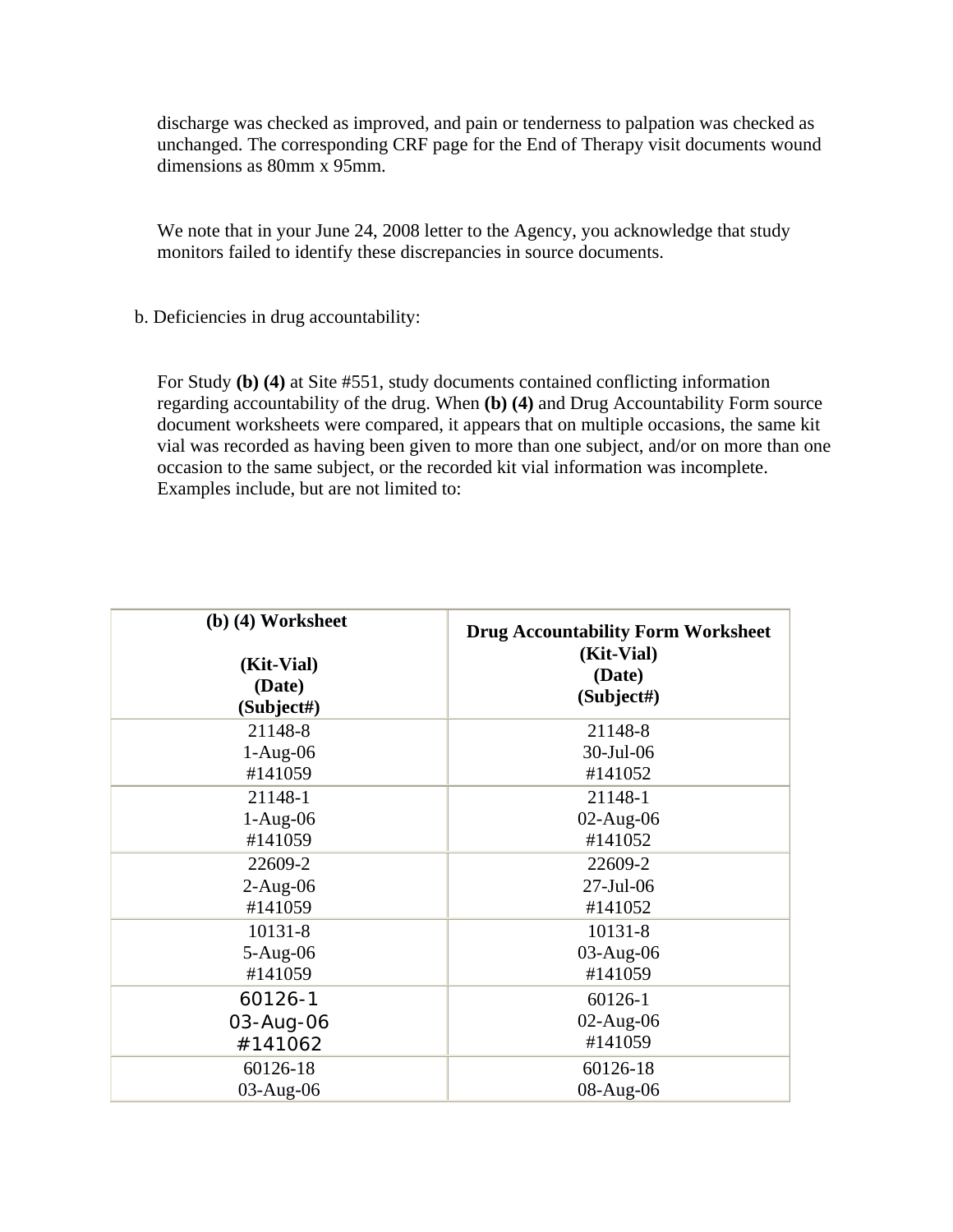| #141062                          | #141062                                  |
|----------------------------------|------------------------------------------|
| 60126-7                          | 60126-7                                  |
| 07-Aug-06 and 08-Aug-06          | 04-Aug-06                                |
| #141062                          | #141062                                  |
| 23631-15                         | 23631-15                                 |
| $11-Aug-06$                      | 08-Aug-06                                |
| #141066                          | #141066                                  |
| 23631-8                          | 23631-8                                  |
| $11-Aug-06$                      | 08-Aug-06                                |
| #141066                          | #141066                                  |
| 23110-18<br>14-Aug-06<br>#141067 | 23110-18<br>No Record of Being Dispensed |
| 23110-4                          | 23110-4                                  |
| 14-Aug-06<br>#141067             | No Record of Being Dispensed             |

The study monitors failed to notice these discrepancies, despite the fact that the contents of a single vial, which would constitute a single treatment course for one subject, were documented to have been used multiple times. We note that you did not specifically address these observations in your June 24, 2008 letter to the Agency, or in any of the subsequent submissions to the Agency.

# **2. Failure to ensure that an investigation was conducted in accordance with the general investigational plan and protocols as specified in the IND [21 CFR 312.50].**

a. Study monitors failed to ensure that the investigation was conducted in accordance with the investigational plan for Study **(b) (4)** For example:

Study monitors failed to ensure that planned study blinding procedures were correctly followed for Study **(b) (4)** at Site #063. This study was to be conducted in a double-blind fashion. According to the Protocol (Section 6.2, Blinding and Randomization), "the unblinded pharmacist will be responsible for preparing the study medication for each subject in such a way that investigators and staff remain blinded to the medication being administered."

i. At Site #063, study nurses, rather than the unblinded pharmacist, were responsible for completing drug dissolution and reconstitution, as well as administering study drug infusions and caring for the subjects. Therefore, nursing personnel caring for subjects (i.e. study staff) were not blinded to study treatment, as specified by the protocol.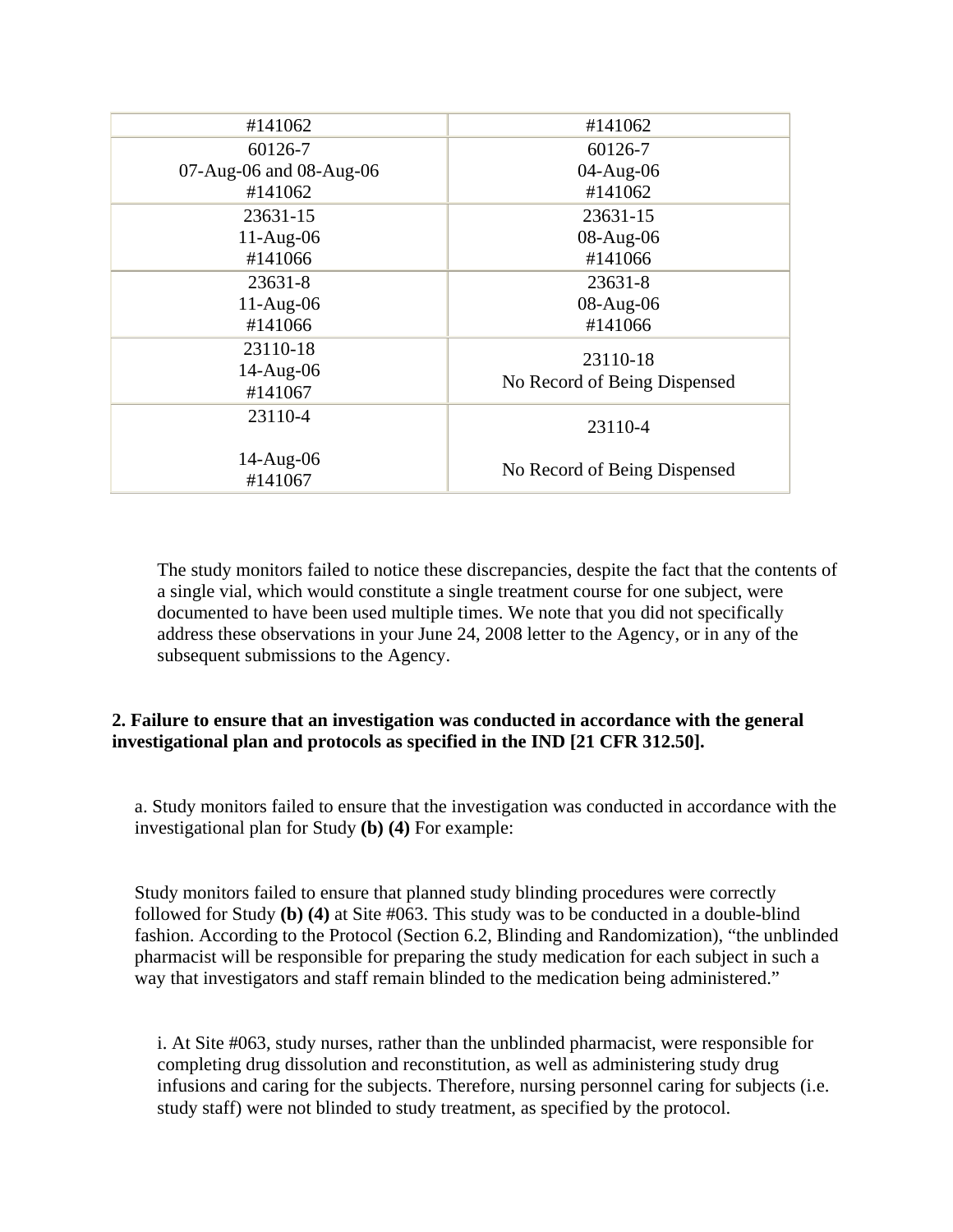We note that you did not address this observation in your June 24, 2008 letter to the Agency.

ii. At Site #063, for Study **(b) (4)** Investigators may have been unblinded to the treatment group for five subjects (#140103, #140107, #140114, #140111, and #140112), since the nursing notes included the name of blinded medication infused. Nursing notes were viewed by clinical investigators at the site. Although it appears that the nurses used correction fluid to cover writing, in some cases the covered writing could still be read, according to the **(b) (4)** Unblinded Monitoring Visit Report, dated 11-12 May 2006. The **(b) (4)** Unblinded Monitoring Visit Report, dated 11-12 May 2006, in relation to this finding, states that "the infirmary notes are to be seen by the blinded staff, so we do not know for sure if these notes were seen by them." This report also includes instructions to the site from **(b) (4)** Monitors that are clearly inconsistent with International Conference on Harmonization Good Clinical Practice (GCP) guidelines, in that it states, "[w]e called the Lead Study Monitor and she instructed to strike out these inclusions with black marker to prevent further potential of unblinding. This procedure was done by the Lead Study Nurse, who included her initials and date." GCP guidelines generally state that any change or correction to a document should be dated, initialed, and explained (if necessary) and should not obscure the original entry; therefore, both Site #063 personnel and **(b) (4)**  monitors assigned to this site failed to appropriately make corrections to source documents for at least 5 subjects enrolled at the site.

We note that in your June 24, 2008 letter to the Agency, you acknowledge that GCP guidelines were not followed, and that in the future site managers and study monitors will be reminded through use of specific training modules of the importance of appropriate completion of source documents.

b. Study monitors failed to identify that for at least fourteen subjects (#141051, #140040, #140051, #141050, #141074, #141080, #141061, #141067, #141066, #141062, #141068, #141059, #141060, and #141079) enrolled in Study **(b) (4)** at Site #551, the drug infusion order was reversed for infusions #4 and #5 daily. For example, for Subject #141051 in the **(b) (4)** arm, the protocol required that the 4th dose be placebo given over 60 minutes, and that the 5th dose be **(b) (4)** given over 120 minutes; however, the site administered **(b) (4)** over 120 minutes as the 4th dose and placebo over 60 minutes as the 5th dose.

The response that you provided in your June 24, 2008 letter states that the site acknowledges that the drug infusion order/infusion duration was reversed for daily infusions #4 and #5, and you also acknowledge that the study monitor did not identify this issue during site monitoring visits.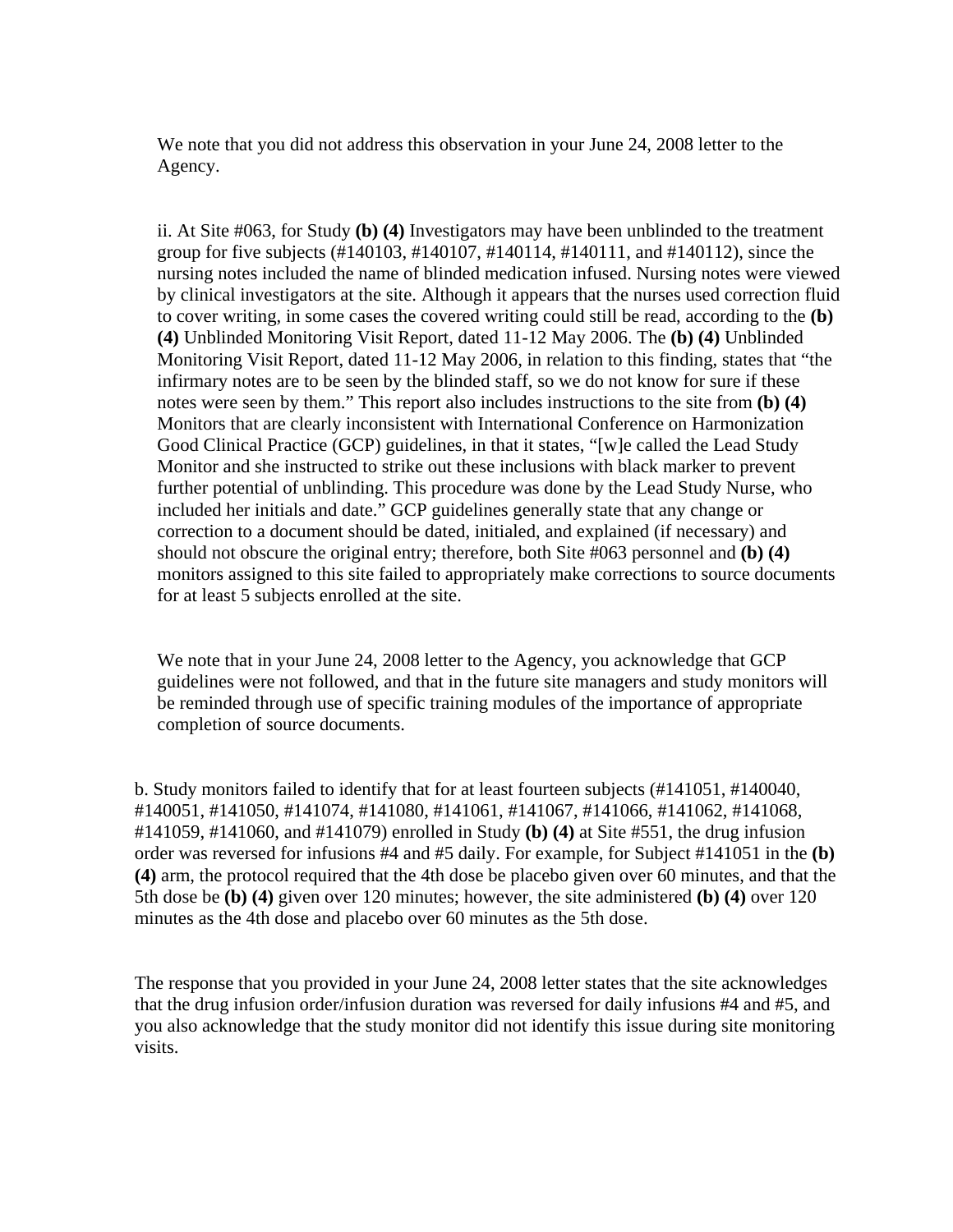c. Study monitors failed to identify that for both Study **(b) (4)** and Study **(b) (4)** subjects who did not meet eligibility criteria were enrolled. For example:

i. For Study **(b) (4)** at Site #520, Subject #1011 was enrolled on March 3, 2005 for treatment of a left foot abscess. This subject did not meet the inclusion criterion for enrollment of a subject with diagnosis of abscess because the onset of the abscess was greater than 7 days prior to enrollment. A Data Correction Form (DCF) dated 27-May-2005 stated that the subject received antibiotic treatment with **(b) (4)** with end date of 21- FEB-2005, and a CI comment in source documents stated that the subject had received the **(b) (4)** for treatment of the left foot abscess. Therefore, the left foot abscess was present for more than 7 days prior to enrollment, and this subject should not have been enrolled.

We find that the response you provided in your June 24, 2008 letter to this observation was inadequate. You stated only that the subject met inclusion criteria, but you did not address the fact that the index infection had been present for more than 7 days, which would have precluded the subject from study enrollment.

ii. For Study **(b) (4)** at Site #551, study monitors failed to identify that while Subjects #141061 and #141074 were documented to have had pregnancy tests done, the site did not have the test results and/or did not document the negative pregnancy tests results for these subjects prior to enrollment, as was required for females of childbearing potential by the protocol.

We note that in your June 24, 2006 letter to the Agency, you confirmed that pregnancy test results for these subjects were not documented, and that study monitors failed to identify this issue.

iii. For Study **(b) (4)** at Site #063, study monitors failed to identify that Subject #140107 was not eligible for the study. Protocol **(b) (4)** required that infection at a site of prior surgery/trauma occur within 30 days of the surgery/trauma. However, for Subject #140107, the prior surgery was documented as having taken place 20 months prior to the study screening visit.

Based on the source documents for Subject #140107, and translations of those documents that you provided in your submission to the Agency dated September 2, 2008, you stated that the source documents do not support that a specific traumatic event precipitated the infection; and that Dr. **(b) (6)** further told you that this subject's old surgical site was intermittently inflamed, and that when the subject was enrolled, the site of infection was draining pus and was inflamed and painful, and that the infection had begun 30 days prior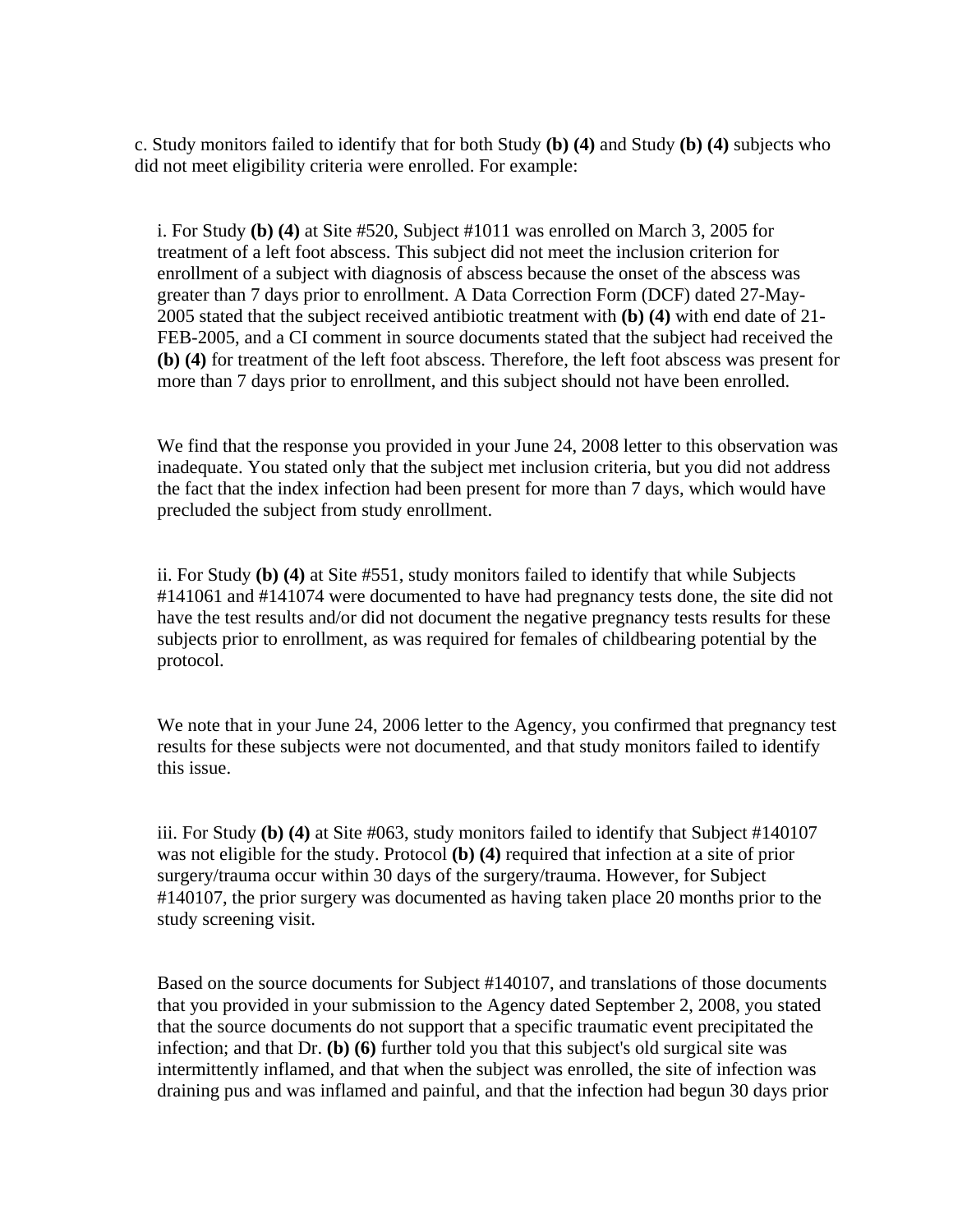to enrollment. While you did not concede in your September 2, 2008 submission that this subject did not qualify for enrollment, the additional information included in your September 2, 2008 submission supports that this subject also did not qualify for enrollment based on criteria for any of the other types of complicated skin and skin structure infections described in the inclusion criteria.

d. For Study **(b) (4)** at Site #551, study monitors failed to identify that the unblinded site pharmacist did not receive baseline creatinine clearance (CrCl) results in a time frame adequate to ensure appropriate study drug dosing calculations, as required by the protocol. For example,

i. The following CrCls were not faxed to the study pharmacist until August 12, 2006, which was well after subjects' enrollment and start of dosing:

a) Subject #141060, randomized August 1, 2006 b) Subject #141061, randomized August 2, 2006 c) Subject #141066, randomized August 7, 2006 d) Subject #141067, randomized August 8, 2006 e) Subject #141068, randomized August 9, 2006

ii. The following CrCls were not faxed to the study pharmacist until November 14, 2006, which was 2-3 months after their respective end of treatment visits:

a) Subject #141062 b) Subject #141069 c) Subject #141079 d) Subject #141080 e) Subject #141050 f) Subject #140040 g) Subject #141069 h) Subject #141074 i) Subject #140051 j) Subject #140076 k) Subject #140063

In your June 24, 2008 submission to the Agency, a copy of a monitoring report dated 15 Aug 2006 that stated, "Pharmacist to provide copies of CrCl for all patients. Done" was provided. However, this response is inadequate, as this does not provide assurance that CrCl values were forwarded to the pharmacist in a time frame that would have allowed appropriate dosing adjustments, if warranted.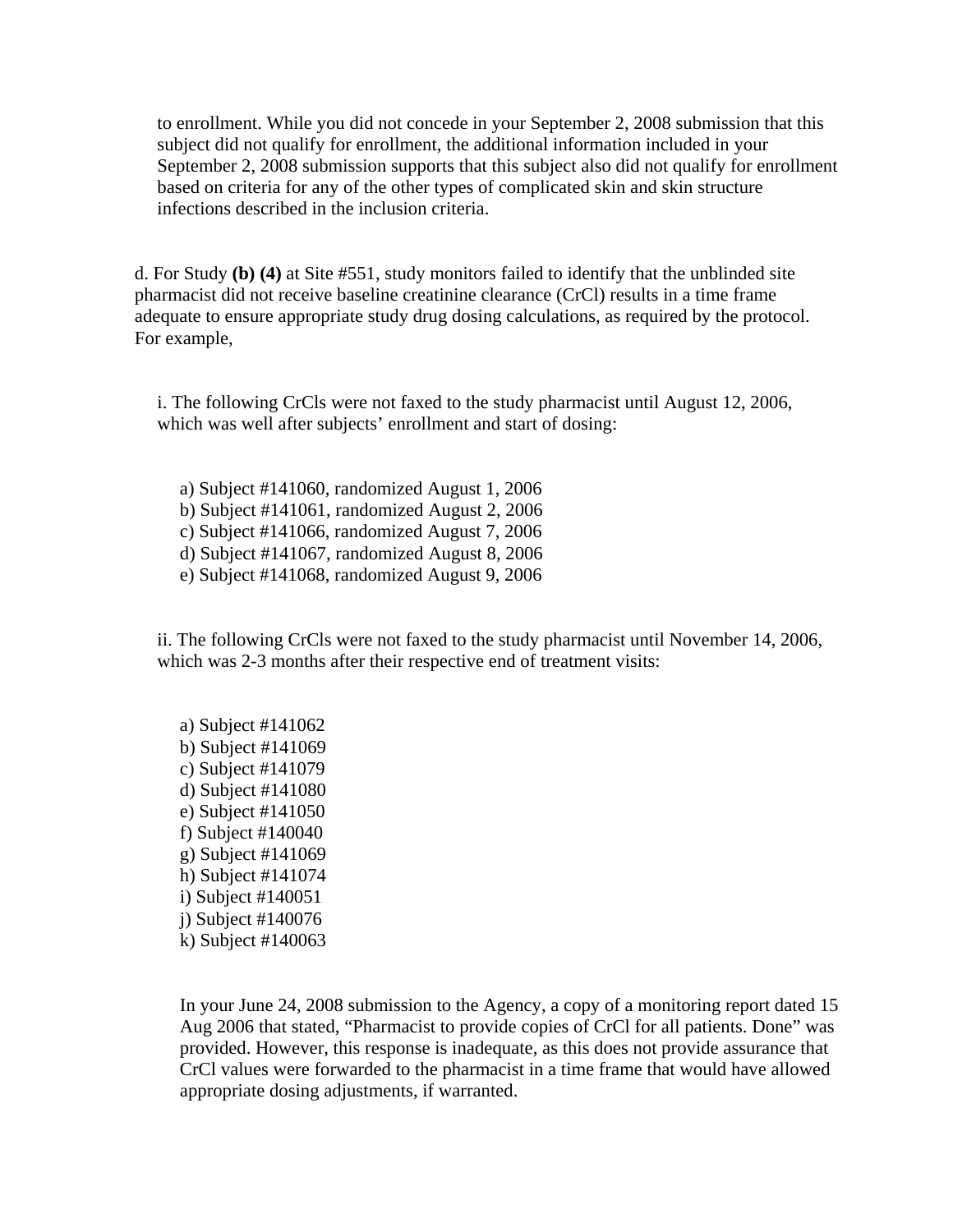# **3. Failure to secure investigator compliance with the investigational plan and applicable FDA regulations [21 CFR 312.56(b)].**

Under FDA regulations, a sponsor who discovers that an investigator is not complying with the signed investigator agreement [Form FDA 1572], the general investigational plan, or the requirements of applicable FDA regulations, shall promptly either secure compliance or discontinue shipment of the drug to the investigator and terminate the investigator's participation. If the investigator's participation is terminated, the sponsor shall notify FDA. Our investigation found that you failed to adequately implement corrective actions at Site #063, for Study **(b) (4)** For example:

According to footnote 1) of the Schedule of Assessments in Clinical Protocol **(b) (4)** "all screening/predose assessments will be considered as baseline and must be performed and reviewed before **randomization and dosing on Day 1**, (emphasis added) with the exception of the PK sample collections." Based on this statement and on other training and materials made available to clinical investigators, all patients should have begun dosing on the same day as randomization. For Study **(b) (4)** at Site #063, nine subjects did not receive study drug for more than 24 hours after randomization, ranging from approximately 48 hours to eleven days post randomization. For example, Subject #140117 was randomized on 05 May 2006 and received first dose of medication on 16 May 2006. According to the Unblinded Monitoring Visit Report dated 06 Sep 2006, the delay was due to "personal problems of the patient." This was noted as a minor issue in the post monitoring visit letter to unblinded site staff and was not mentioned at all in the post monitoring visit letter to the Clinical Investigator. In addition, no corrective action was documented in monitoring reports or follow-up letters to Site #063.

We find that the response that you provided in your June 24, 2008 letter to these observations was inadequate. You stated that the protocol did not specify the duration of the predose phase of the study, nor how soon after screening, treatment needed to be started, but you acknowledged that "the expectation for the study was that all study treatments were to begin within 1 calendar day of randomization." The delay in administration of appropriate **(b) (4)** therapy for these nine patients, if they in fact had complicated skin and skin structure infections, would have placed them at increased risk for worsening of primary infection, dissemination of infection, sepsis, and death. We have determined that study monitors failed to fully recognize the significance of the clinical investigator's practice of repetitively delaying study drug dosing post subject randomization. In addition, you failed to implement appropriate corrective actions to prevent this issue from recurring at the site.

**4. Failure to ensure that only investigators who were qualified by training and experience were selected as appropriate experts to investigate a drug [21 CFR 312.53(a)].**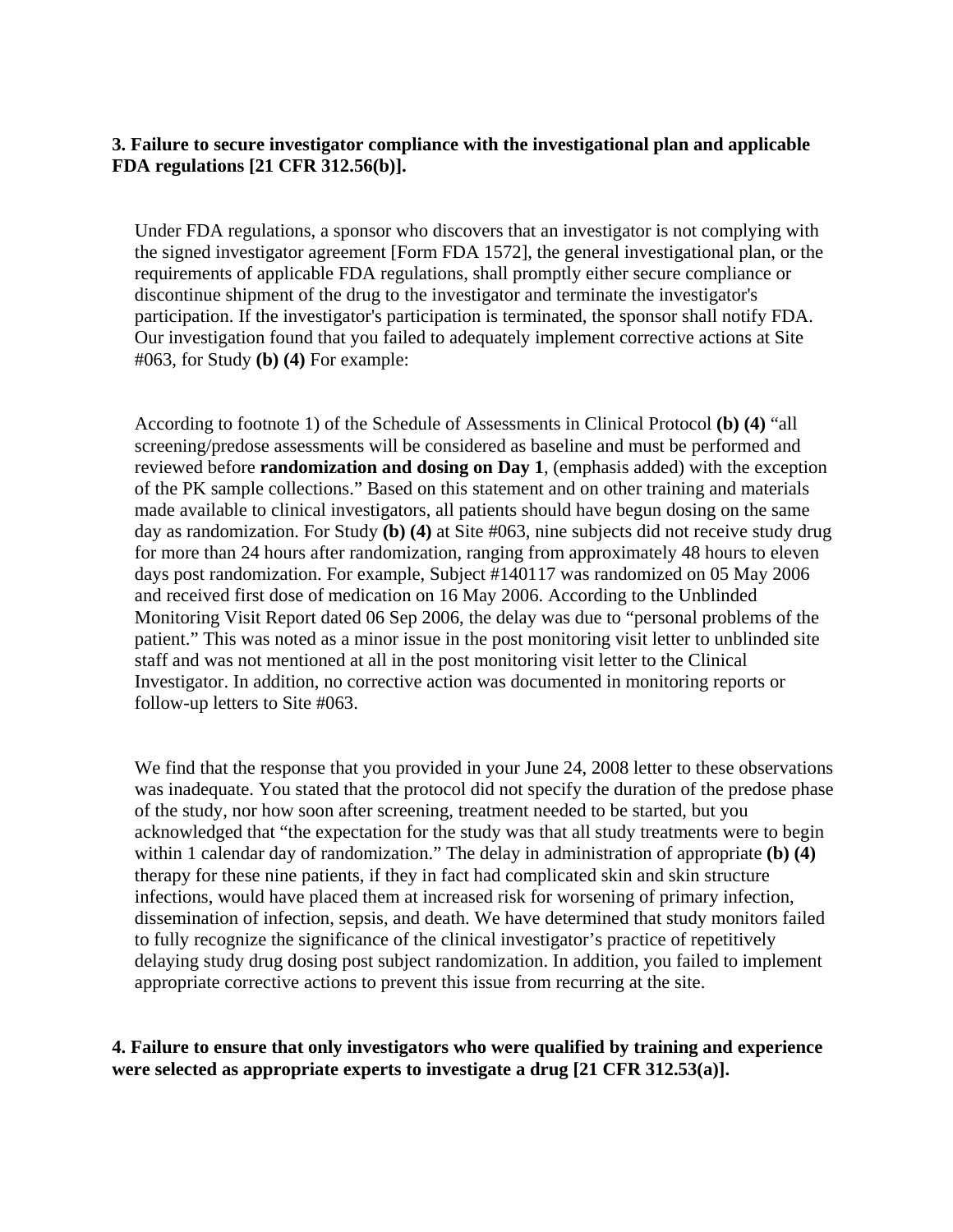J&J PRD failed to select a qualified investigator to conduct the study at Site #551. Specifically, J&J PRD selected Dr. **(b) (6)**(Site #551), despite a pre-study monitoring visit that documented that the investigator "is not recommended" for lack of compliance in completing regulatory documents (including IRB approvals), lack of diligence in study start up procedures and inadequate patient population. This study monitor also recommended that this site not be used because the site declined use of Spanish Informed Consent Forms when demographics of the region indicated a large population with native and preferred language of Spanish. These problems should have alerted you to the fact that this investigator's experience may not have qualified her as an appropriate expert to conduct the study.

In your response to the Agency, dated June 24, 2008, you stated that when you questioned **(b) (4)** representatives regarding why this site was selected despite the study monitor recommendation to not use the site, **(b) (4)** provided a memo dated June 3, 2008 that stated the CRO supervisor overruled the study monitor recommendation. According to the **(b) (4)** Work Order, however, J &J PRD, not **(b) (4)** was responsible for final approval of sites for participation in the study. Furthermore, J&J PRD failed to make this inquiry until after the FDA inspection. Based on your response, it appears that you either failed to actively participate in selection of the site or failed to review and address the study monitoring report that recommended the site not be used.

This letter is not intended to be an all-inclusive list of deficiencies with your clinical studies of an investigational drug. It is your responsibility to ensure adherence to each requirement of the law and relevant FDA regulations. You should address these deficiencies and establish procedures to ensure that any ongoing or future studies will be in compliance with FDA regulations.

Within fifteen (15) working days of your receipt of this letter, you should notify this office in writing of the actions you have taken or will be taking to prevent similar violations in the future. Failure to adequately and promptly explain the violations noted above may result in regulatory action without further notice.

If you have any questions, please contact Tejashri Purohit-Sheth, M.D., at 301-796-3402; FAX 301-847-8748. Your written response and any pertinent documentation should be addressed to:

> Tejashri Purohit-Sheth, M.D. Branch Chief Good Clinical Practice Branch II Division of Scientific Investigations Office of Compliance Center for Drug Evaluation and Research